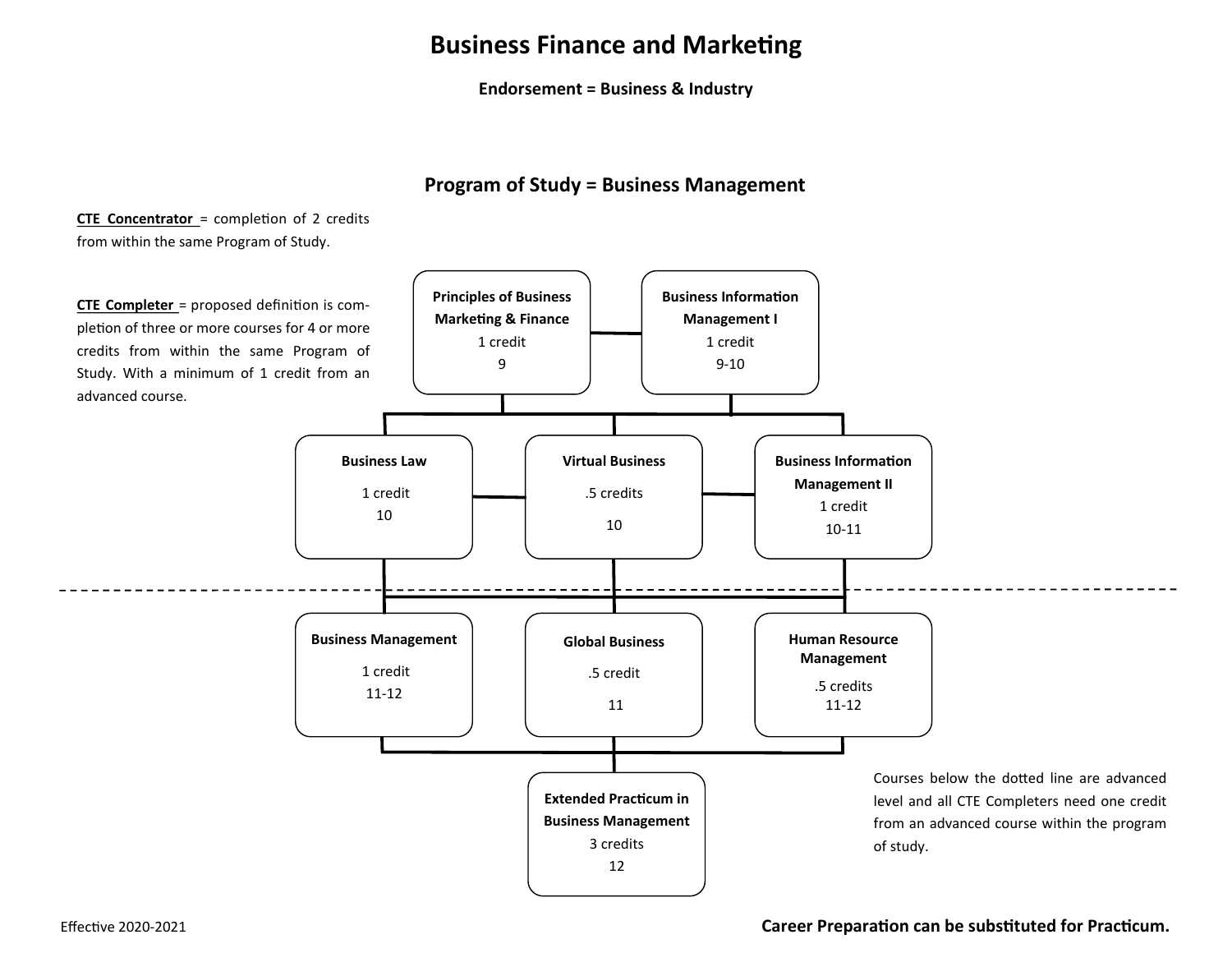**Endorsement = Business & Industry**

|                  | <b>Program of Study: Business Management</b>                                                                                                                  |
|------------------|---------------------------------------------------------------------------------------------------------------------------------------------------------------|
| <b>9th Grade</b> | <b>Principles of Business Marketing &amp; Finance</b><br>$(1 \text{ credit})$<br>AND / OR<br><b>Business Information Management I</b><br>$(1 \text{ credit})$ |
| 10th Grade       | <b>Business Law (1 credit)</b><br>AND / OR<br><b>Virtual Business (.5 credit)</b><br>AND / OR<br><b>Business Information Management II (1 credit)</b>         |
| 11th Grade       | <b>Business Management (1 credit)</b><br>AND / OR<br><b>Global Business (.5 credit)</b><br>AND / OR<br>Human Resource Management (.5 credit)                  |
| 12th Grade       | <b>Extended Practicum in Business Management</b><br>(3 credits)                                                                                               |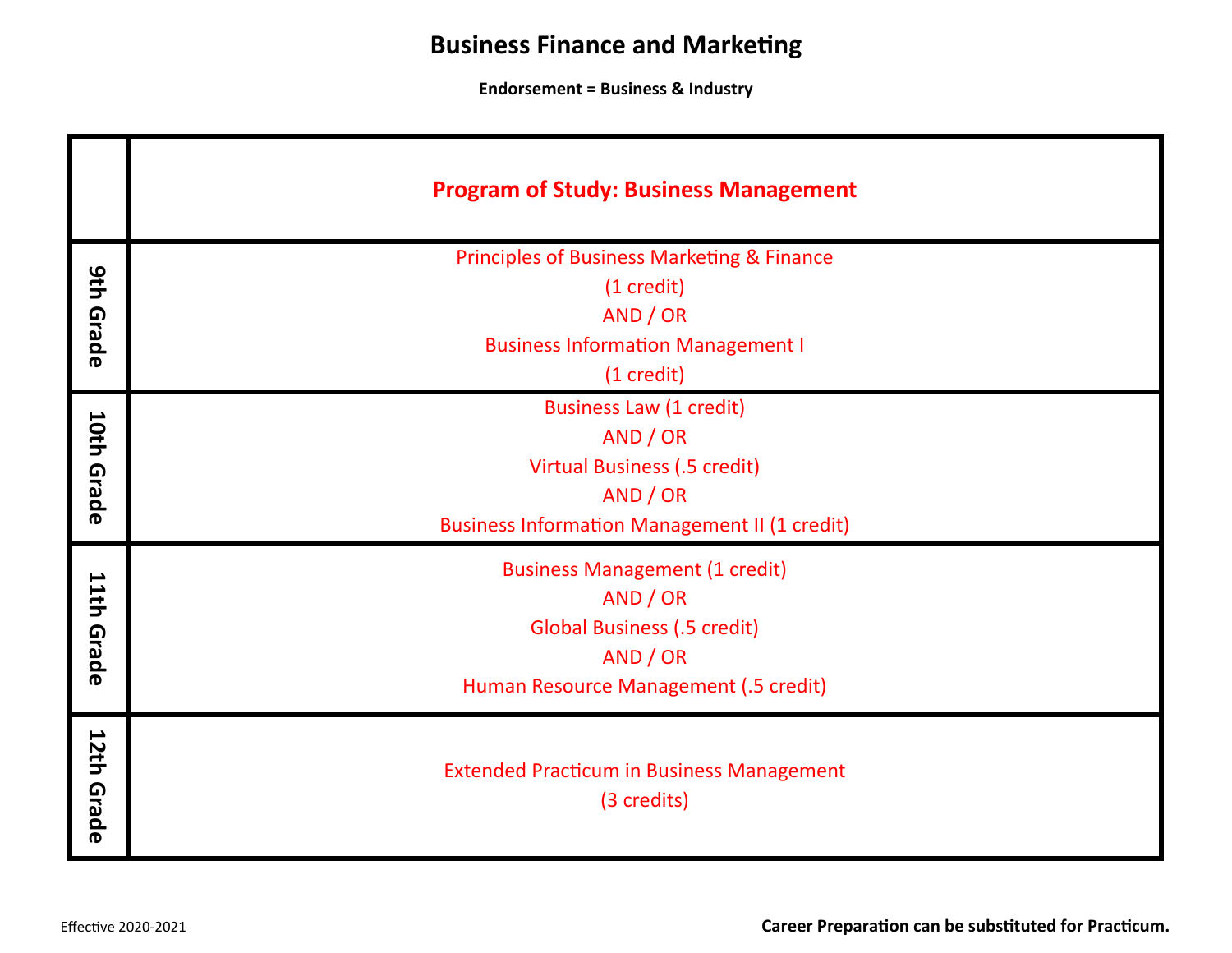**Endorsement = Business & Industry**

### **Program of Study = Accounting & Financial Services**

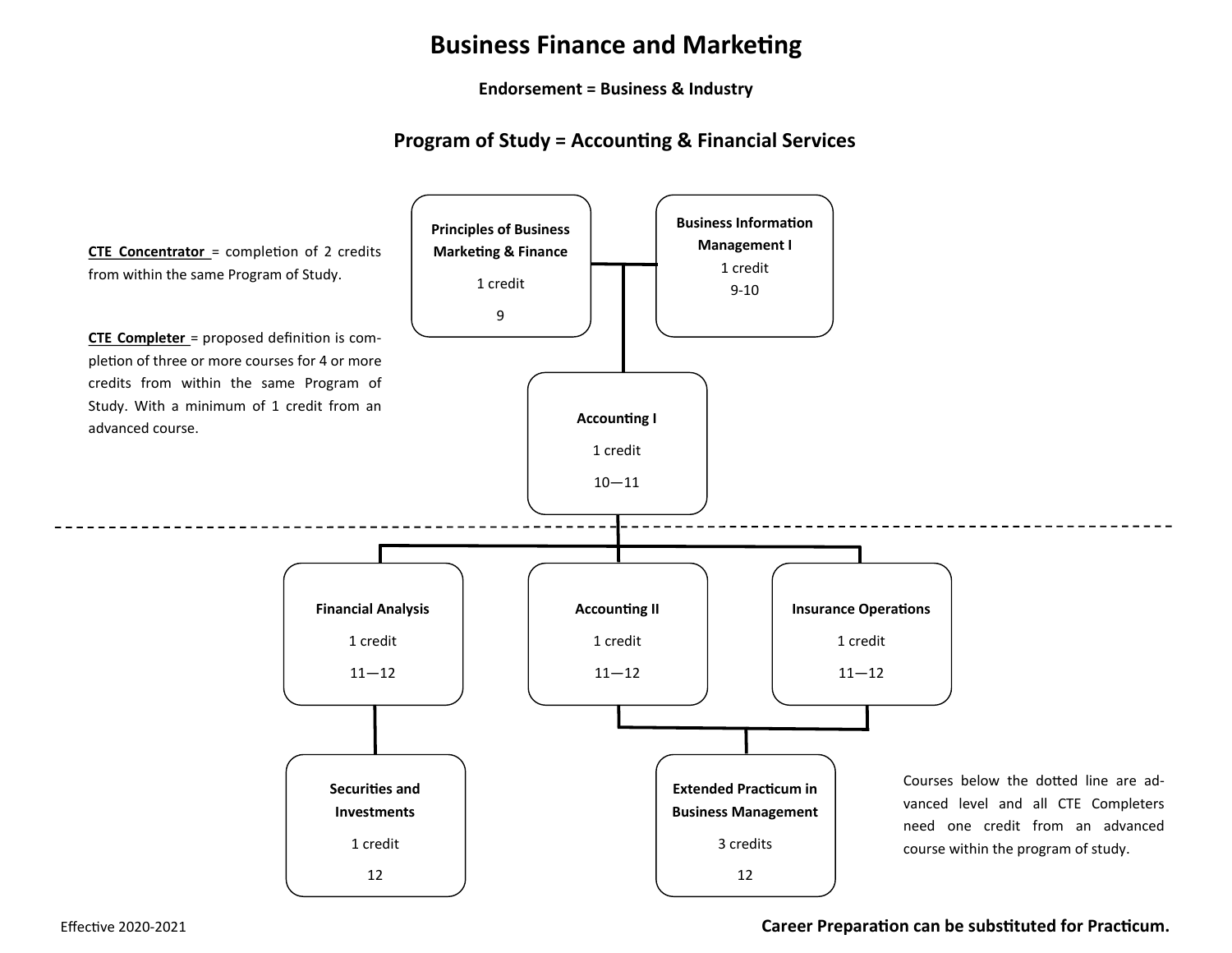**Endorsement = Business & Industry**

|            | <b>Program of Study: Accounting and Financial Services</b>                                                                                |
|------------|-------------------------------------------------------------------------------------------------------------------------------------------|
| 9th Grade  | <b>Principles of Business Marketing &amp; Finance</b><br>(1 credit)<br>AND / OR<br><b>Business Information Management I</b><br>(1 credit) |
| 10th Grade | <b>Accounting I</b><br>(1 credit)                                                                                                         |
| 11th Grade | <b>Accounting II (1 credit)</b><br>AND / OR<br><b>Financial Analysis (1 credit)</b><br>AND / OR<br><b>Insurance Operations (1 credit)</b> |
| 12th Grade | Securities and Investments (1 credit)<br>And / OR<br><b>Extended Practicum in Business Management</b><br>(3 credits)                      |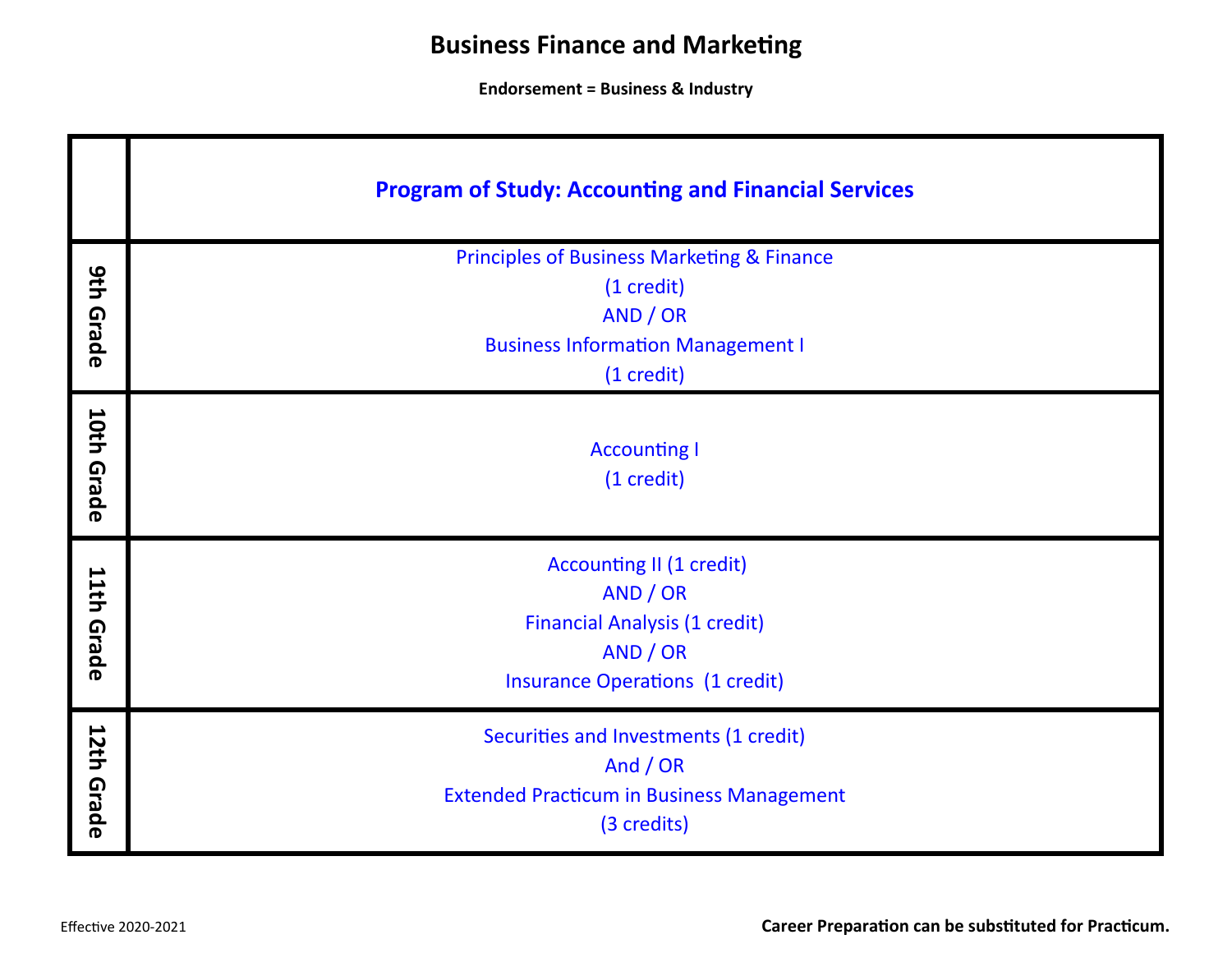**Endorsement = Business & Industry**

#### **Program of Study = Marketing & Sales**